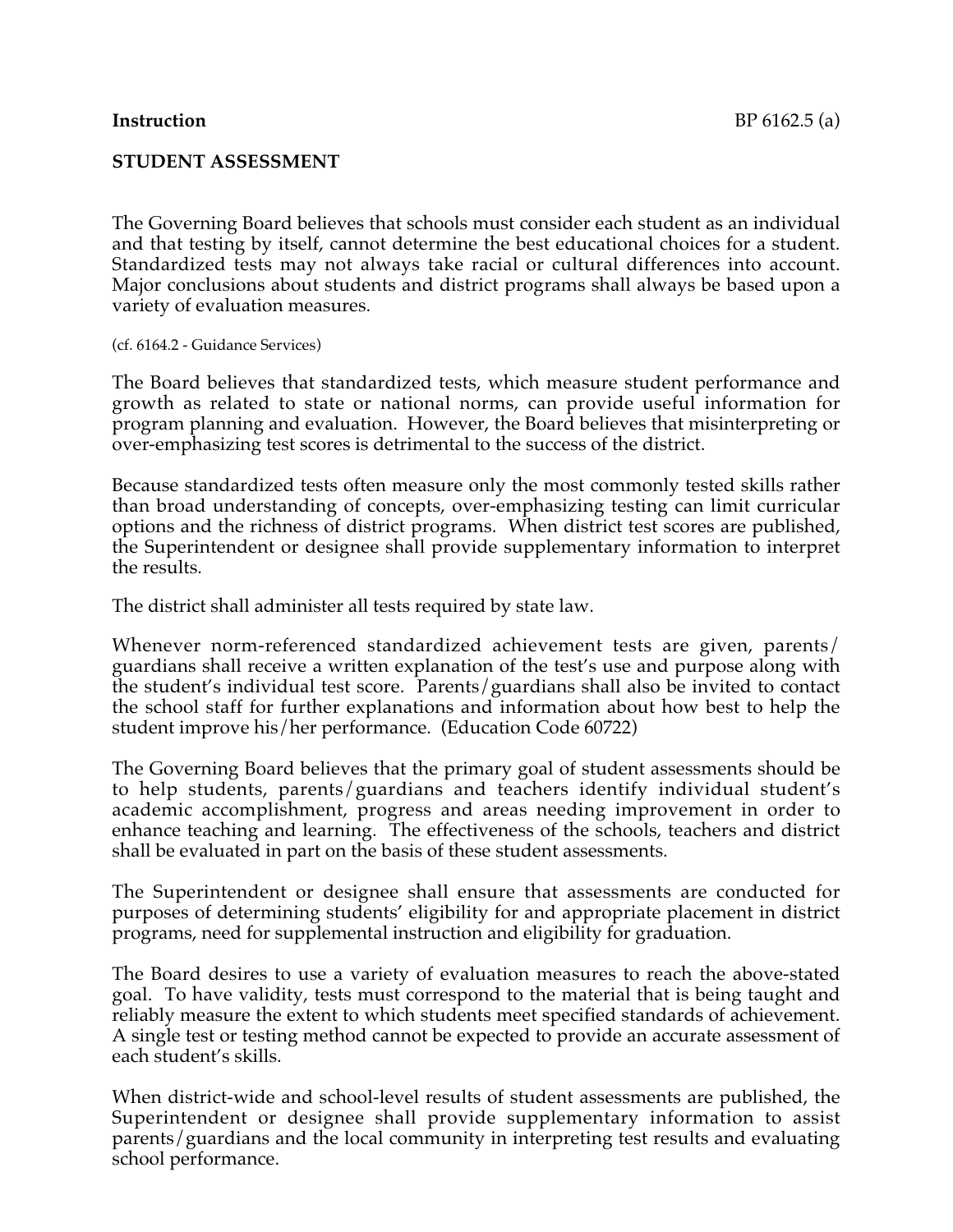#### **Standardized Testing and Reporting Program**

The Superintendent or designee shall administer mandatory student assessments within the state Standardized Testing and Reporting (STAR) program as required by law. (Education Code 60640)

The Board desires to use the results of the achievements tests to evaluate the performance of district students against that of students in other districts across the state and nation.

#### **California High School Exit Examination**

The Board desires to ensure that district students who graduate from high school can demonstrate grade-level competency in reading, writing and mathematics.

The Superintendent or designee shall ensure that district programs and services, including but not limited to instructional materials, staff development and remediation programs, are aligned with the exit exam.

The Superintendent or designee shall administer the statewide exit examination as required by law for high school graduation. (Education Code 60850)

(cf. 6146.1 – High School Graduation Requirements) (cf. 6162.5 – Student Assessment) (cf.6162.54 – Test Integrity/Test Preparation)

Students may be allowed to take the exam with variations, accommodations and modifications in accordance with law and administrative regulation.

Students who do not demonstrate sufficient progress toward passing the exit exam shall be provided supplemental instruction necessary to assist the students to succeed on the exam. (Education Code 60851)

(cf. 6177 – Summer School) (cf. 6179 – Supplemental Instruction)

#### Legal Reference:

EDUCATION CODE 35146 Closed sessions 37252 Summer School 51041 Evaluation of educational program 56101 Waiver of code or regulation 60810 Assessment of language development 60850-60859 Exit Examination CODE OF REGULATIONS, TITLE 5 1200-1225 High School Exit Examination UNITED STATES CODE, TITLE 20 1400-1487 Individuals with Disabilities Education Act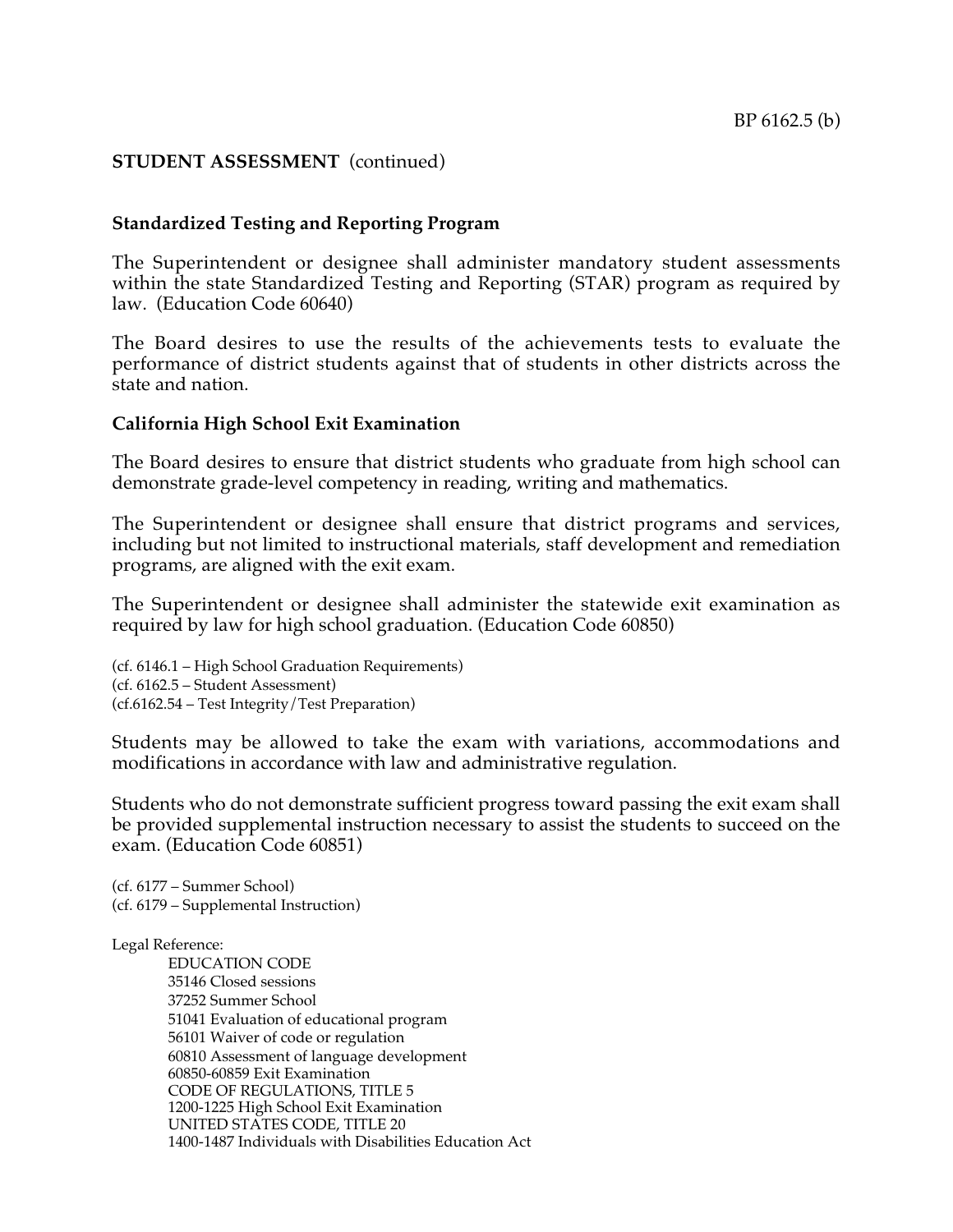Legal Reference: (continued) UNITED STATES CODE, TITLE 29 794 Rehabilitation Act of 1973, Section 504 COURT DECISIONS Smiley v. California Department of Education (2002, 9<sup>th</sup> Cir.) 45 Fed.Appx.780 Chapman v. California Department of Education, (2002, Northern Dist. of CA) 229 F.Supp.2d 981 Management Resources: CDE PUBLICATIONS Independent Evaluation of the California High School Exit Examination (CAHSEE), Annual Report, Human Resources Research Organization U.S. DEPARTMENT OF EDUCATION, OFFICE FOR CIVIL RIGHTS PUBLICATIONS The Use of Tests as Part of High-Stakes Decision-Making for Students: A Resource Guide for Educators and Policy-Makers, December 2001 WEB SITES California Department of Education, California High School Exit Examination: http://www.cde.ca.gov/ta/tg/hs/index.asp CSBA: http://www.csba.org Educational Testing Service: http://www.ets.org/cahsee U.S. Department of Education, Office for Civil Rights: http://www.ed.gov/offices/OCR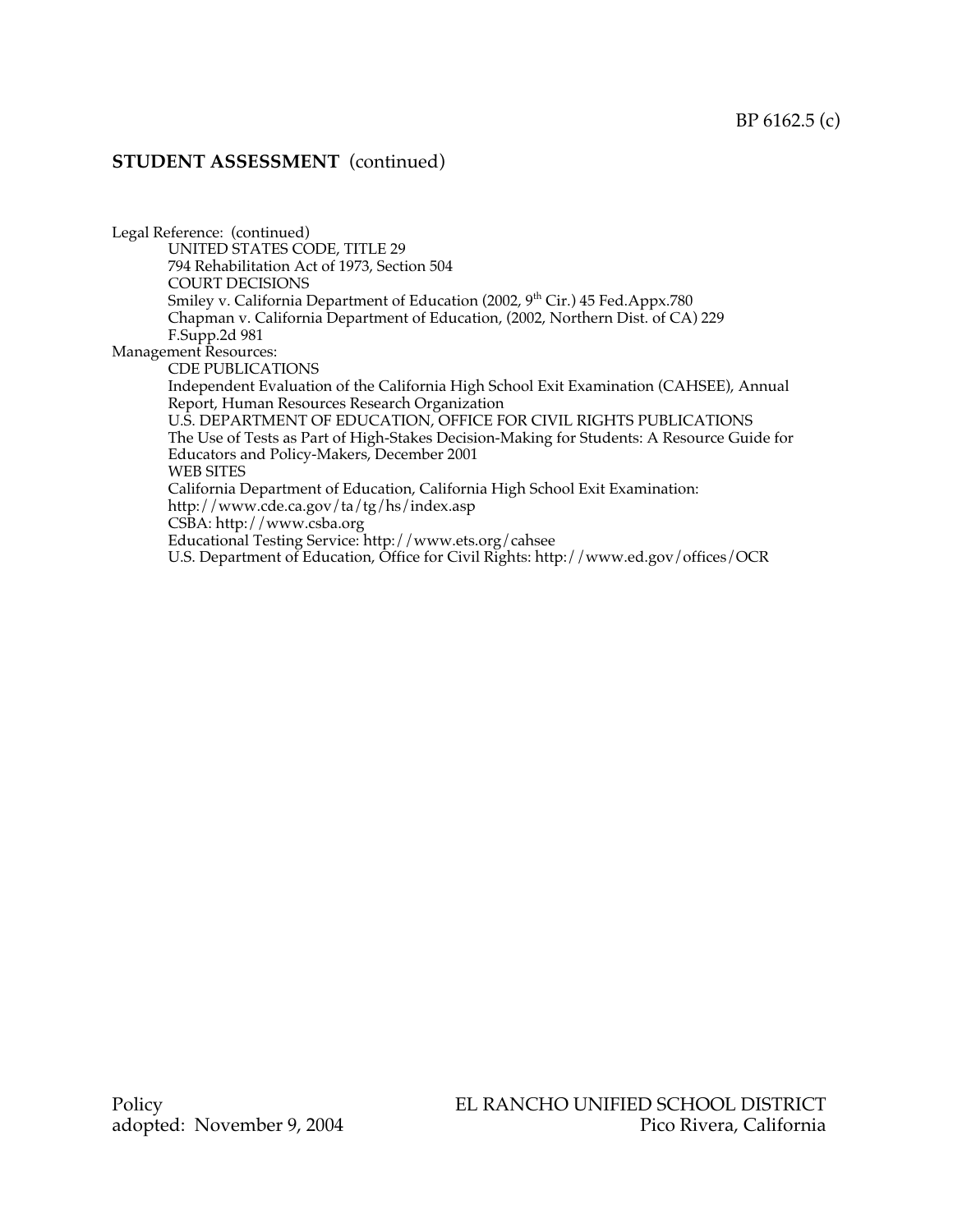# **Standardized Testing and Reporting Program**

The Superintendent or designee shall administer the mandatory state achievement test in the Standardized Testing and Reporting (STAR) program to all students in grades 2 through 11 before June 25 of each year. (Education Code 60640)

Any district student of limited English proficiency who has been enrolled in a California public school for less than 12 months shall take both the statewide assessment in English and a test in his/her primary language if such a test is available. (Education Code 60640)

In addition to testing variations allowed for all students, English language learners may be allowed the following testing variations if regularly used for assessment in the classroom: (5 CCR 1217)

- 1. Testing in a separate room with other English language learners provided the students are directly supervised by an employee who has signed the test security affidavit and the students have been provided such a flexible setting as part of their regular instruction or assessment
- 2. Additional supervised breaks within a testing day
- 3. Extra time on the exam within a testing day
- 4. Translated directions and the opportunity to ask clarifying questions about the test directions in their primary language
- 5. Access to translation glossaries (English to primary language or primary language to English)

A parent/guardian may submit to the school a written request to excuse his/her child from any or all parts of STAR and/or the designated primary language test. The parent/guardian must initiate the request and the district and its employees shall not solicit or encourage any written request on behalf of any child. (5 CCR 852.881)

Special education students shall be tested with the designated achievement test, unless an explicit provision in their individualized education program specifically exempts them from testing. (5 CCR 852.881)

<sup>(</sup>cf. 6159 - Individualized Education Program) (cf. 6164.6 - Identification and Education under Section 504)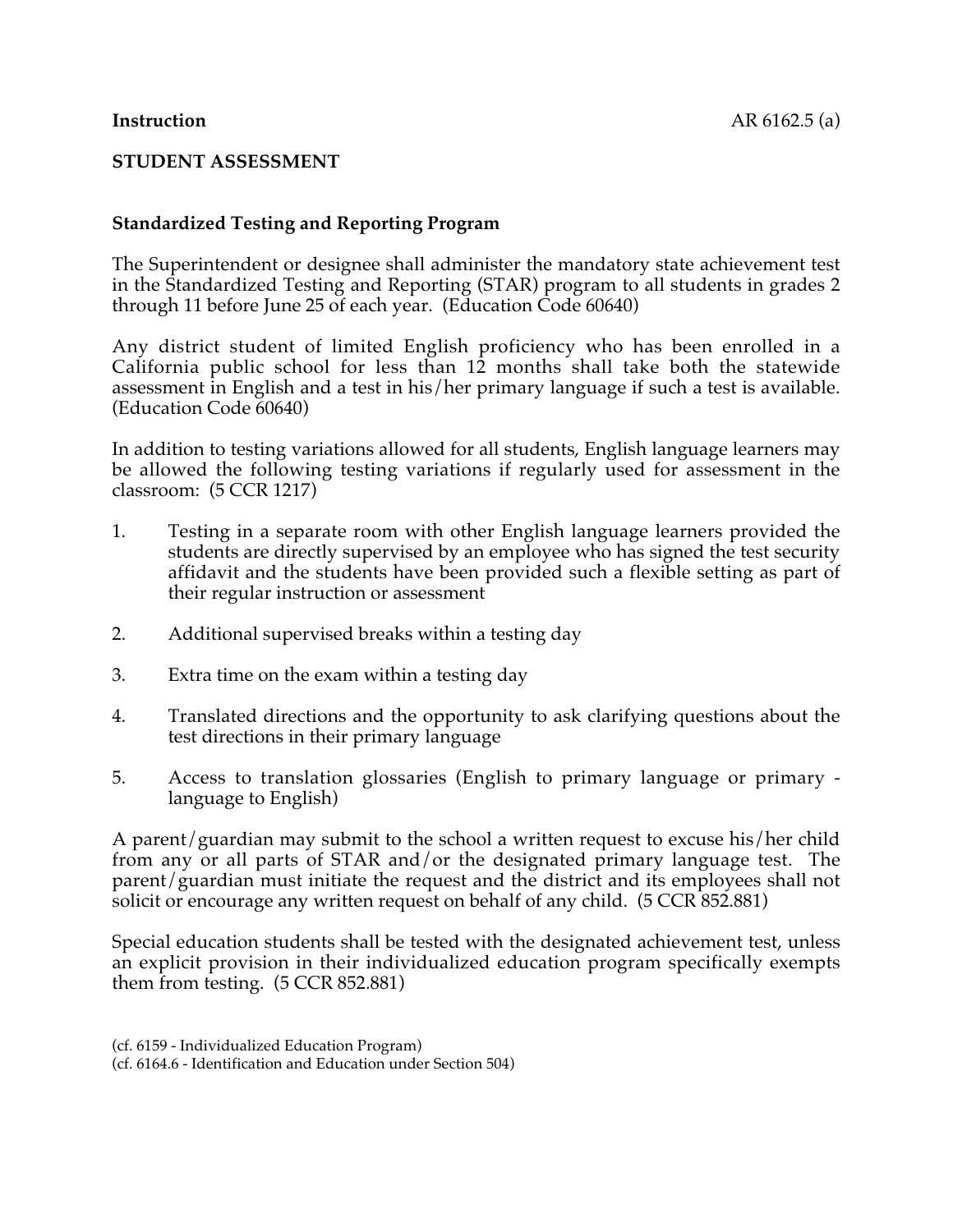Students in special education programs with individualized education plans, or students with current Section 504 plans delineating accommodations such as, but not limited to, large print, Braille, extended time, or the use of a reader or scribe or a calculator, shall be tested and the prescribed adaptations or accommodations shall be made. (5 CCR 853)

The Superintendent or designee shall arrange for at least two make-up days for the testing of students who were absent during the period that any school administered the achievement test. All make-up testing shall occur within 10 instructional days of the last date that the district administered the test or by June 25, whichever is earlier. (Education Code 60640; 5 CCR 855)

By October 15 of each year, the Superintendent or designee shall designate a district coordinator who shall serve as the district representative and liaison with the California Department of Education for all matters relating to the STAR program. The Superintendent or designee also shall designate a coordinator at each test site. (5 CCR 857-858, 886)

In addition to the duties prescribed in 5 CCR 857-858, 886, the district coordinator shall establish guidelines to help ensure that the publisher is provided complete student information, as specified in 5 CCR 861 and 870, for purposes of the Academic Performance Index.

The Superintendent or designee shall report the results of each student's test in writing to the student's parents/guardians within 20 working days of receiving results from the test publisher. If the test results are received from the publisher after the last day of instruction in the school year, each student's results shall be mailed to his/her parents/guardians. The report shall include a clear explanation of the purpose of the test, the student's score and its intended use by the district. (Education Code 60641; 5 CCR 863)

(cf. 5145.6 - Parental Notifications)

An individual student's scores shall also be reported to his/her school and teachers and shall be included in his/her student record. Individual test results shall not be released without the permission of the student's parent/guardian. (Education Code 60641)

(cf. 5125 - Student Records)

District-wide, school-level and grade-level results shall be reported to the Governing Board at a regularly scheduled meeting. The Board shall not receive individual student's scores or the relative position of any individual student. (Education 6061)

(cf. 9321.1 - Closed Session Actions and Reports)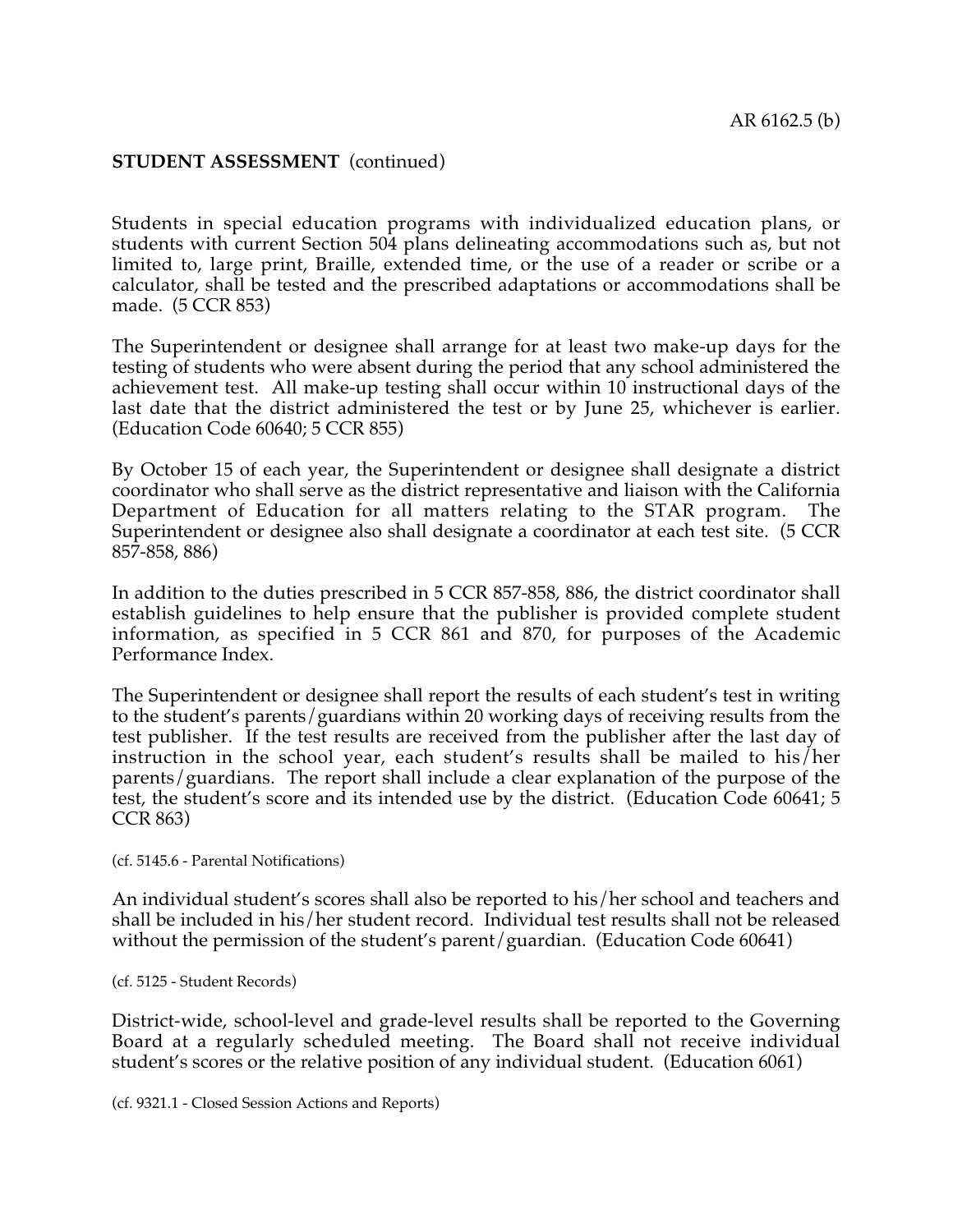Within 10 working days of the last day of make-up testing in the district, the Superintendent or designee shall report the following information to the California Department of Education, for grades 2-11. (Education Code 60640; 5 CCR 862)

- 1. The number of students enrolled in the district on the first day of testing in the district.
- 2. The number of students in the district to whom an achievement test was administered.
- 3. The number of special education students in the district who were exempted from the test based on an explicit provision in their individualized education program.
- 4. The number of students in the district who were exempted from the test at the request of their parents/guardians.
- 5. The number of tests administered with pre-identified answer documents, if applicable.

Within 10 working days of the last day of make-up testing in the district, the Superintendent or designee shall report the following information relative to the designated primary language test to the California Department of Education, for grades 2-11. (5 CCR 891)

- 1. The number of students who are limited English proficient.
- 2. The number of limited English proficient students who were administered each designated primary language test pursuant to Education Code 60640 (f).
- 3. The number of students who were administered each designated primary language test pursuant to Education Code 60615.
- 4. The total number of limited English proficiency students exempted from the test pursuant to Education Code 60615.
- 5. The total number of limited English proficient students exempted pursuant to any provision in their individual education program, which explicitly exempts them from standardized testing.
- 6. If the district opted to have the publisher of a designated primary language test provide pre-identified answer sheets, the number of tests administered with these sheets.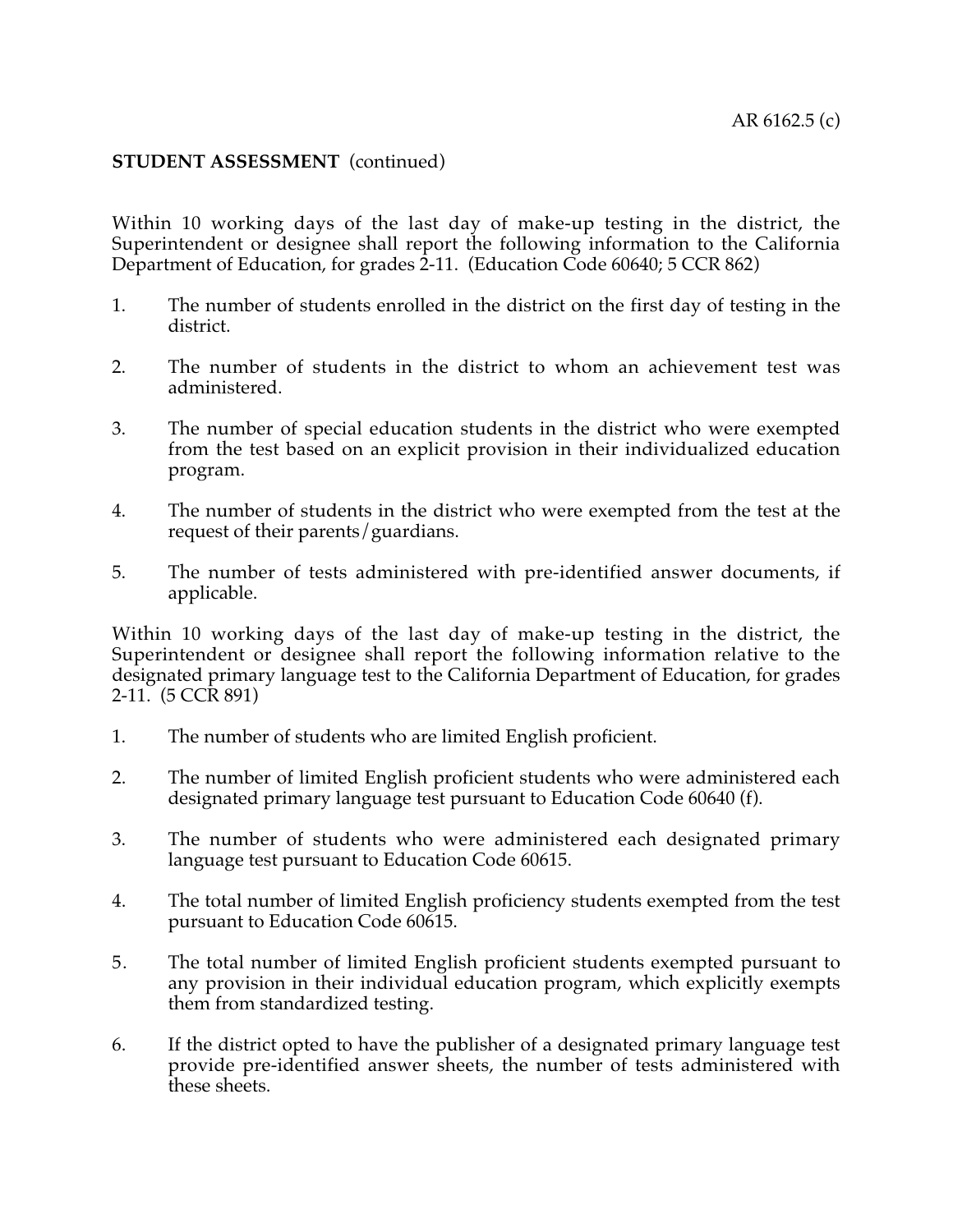# **High School Exit Examination**

The Superintendent or designee shall administer the state's high school exit examination in each district high school on the dates designated by the Superintendent of Public Instruction as examination days or makeup days. (Education Code 60851)

If a student does not possess sufficient English language skills to be assessed on the exit examination, the Superintendent or designee may defer the examination requirement up to 24 calendar months of enrollment in the California public school system until the student has completed six months of instruction in reading, writing and comprehension in the English language. (Education Code 60852)

Test administrators at the test site shall be responsible for the accurate identification of eligible students to whom the exit exam is to be administered. This identification shall be made through the use of photo identification or positive recognition by an employee of the district. (5 CCR 1203)

Any student found to have cheated, assisted others in cheating, or compromised the security of the exam shall have the test marked as "invalid" and shall not receive a score from that test administration. (5 CCR 1220)

(cf. 5131.9 - Academic Honesty) (cf. 6162.54 - Test Integrity/Test Preparation)

# **Testing Variations for All Students**

Variations are a change in the manner in which the exit exam is presented or administered to any student, or in how a student is allowed to respond, and include, but are not limited to, accommodations and modifications as defined in Education Code 60850. (5 CCR 1200)

The Superintendent or designee may provide any student with extra time within a testing day and/or simplified or clarified test directions. (5 CCR 1215)

A student may also be provided the following testing variations if they are regularly used in the classroom: (5 CCR 1215)

- 1. Special or adaptive furniture
- 2. Special lighting or acoustics
- 3. An individual carrel or study enclosure
- 4. Individual testing in a separate room provided the student is directly supervised by an employee who has signed the test security affidavit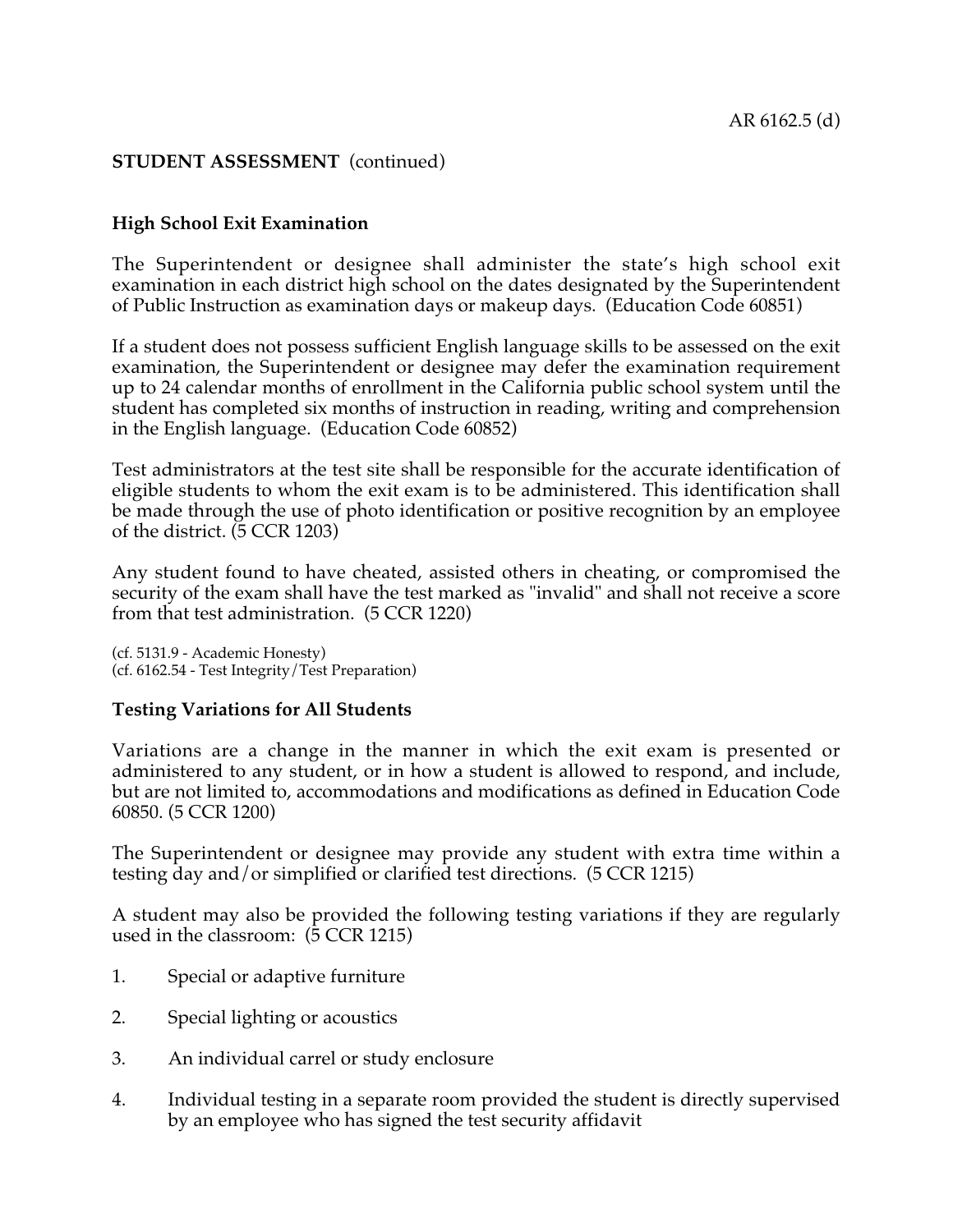5. Markers, masks or other means to maintain visual attention to the exam or test items

At least 30 working days before the proposed administration of the exam, the Superintendent or designee may submit a request to the California Department of Education for a case-by-case review of a proposed variation that is not specified in law. (5 CCR 1218)

# **Testing Variations for English Language Learners**

In addition to testing variations allowed for all students, English language learners may be allowed the following testing variations if regularly used for assessment in the classroom: (5 CCR 1217)

- 1. Testing in a separate room with other English language learners provided the students are directly supervised by an employee who has signed the test security affidavit and the students have been provided such a flexible setting as part of their regular instruction or assessment
- 2. Additional supervised breaks within a testing day
- 3. Extra time on the exam within a testing day
- 4. Translated directions and the opportunity to ask clarifying questions about the test directions in their primary language
- 5. Access to translation glossaries (English to primary language or primary language to English)

#### **Accommodations/Modifications for Students with Disabilities**

A student with a disability shall be permitted to take the exit exam with accommodations or modifications when his/her individualized education program (IEP) adopted pursuant to the Individuals with Disabilities Education Act or Section 504 plan specifies their use on the exam, standardized testing or classroom instruction and assessments. (Education Code 60850; 5 CCR 1215.5, 1216)

(cf. 6146.4 - Differential Graduation and Competency Standards for Students with Disabilities) (cf. 6159 - Individualized Education Program) (cf. 6164.6 - Identification and Education under Section 504)

Accommodations are variations in the assessment environment or process that do not fundamentally alter what the test measures or affect the comparability of scores. Modifications are variations that do fundamentally alter what the test measures or affect the comparability of scores. (Education Code 60850; 5 CCR 1200)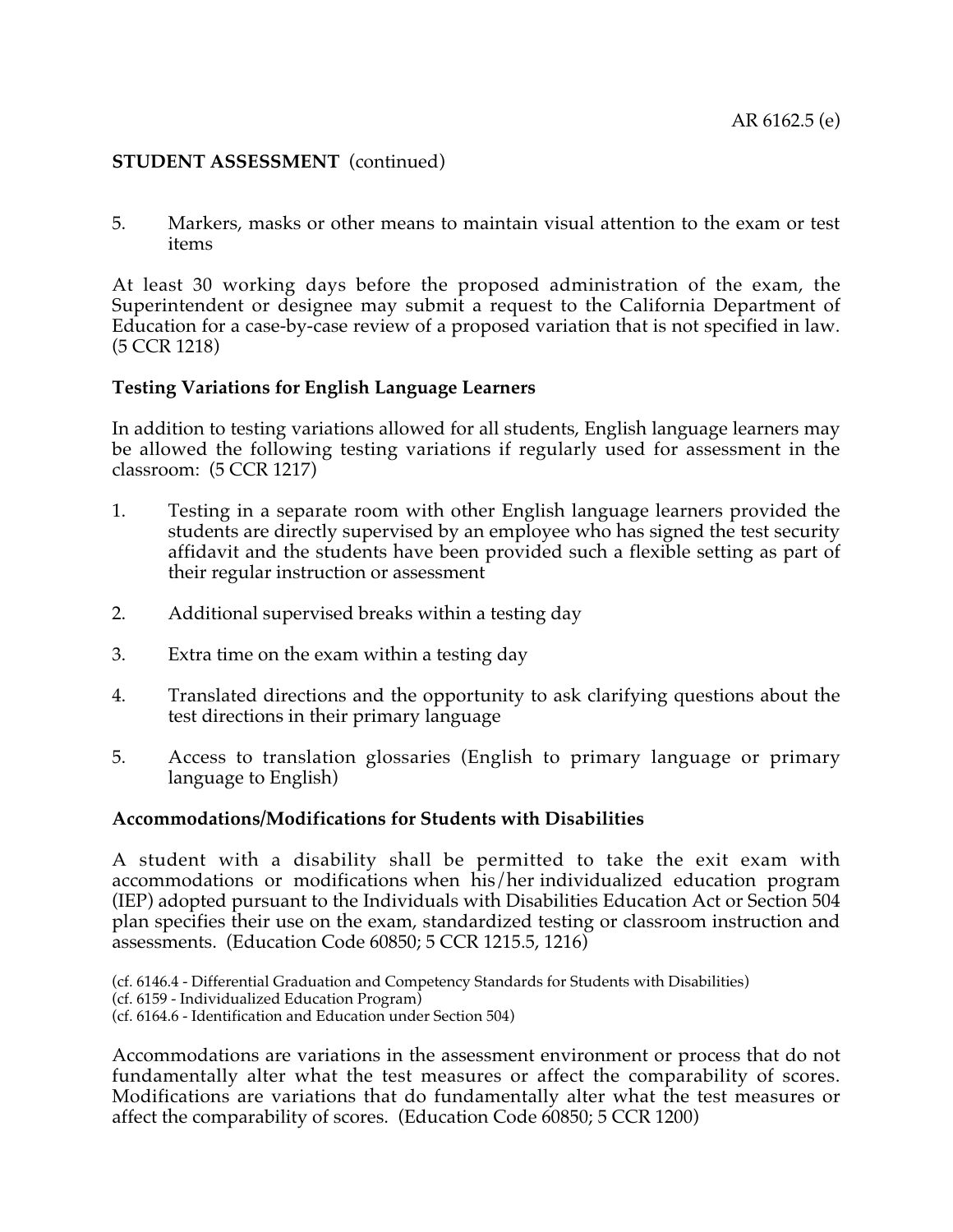# **Accommodations may include: (5 CCR 1215.5)**

- 1. Presentation accommodations, including large-print versions, test items enlarged through electronic means, Braille transcriptions provided by the test publisher or designee, use of Manually Coded English or American Sign Language to present test directions or to present test questions on the mathematics section of the exam, and audio or oral presentation of the mathematics section of the exam
- 2. Response accommodations, including responses marked in the test booklet and transferred by an employee who has signed the test security affidavit, or responses made using a scribe, audio recorder, speech-to-text converter, word processing software or assistive device, within the limitations described in 5 CCR 1215.5
- 3. Scheduling/timing accommodations, including testing over more than one day after consultation with the test publisher, supervised breaks within a section of the exam, and administration of the exam at the most beneficial time of day to the student after consultation with the test publisher
- 4. Setting accommodations, including tests administered by certificated teacher to a student at home or in the hospital

#### **Modifications may include: (5 CCR 1216)**

- 1. Calculators on the mathematics section of the exam
- 2. Audio or oral presentation of the English/language arts section of the exam
- 3. Use of Manually Coded or American Sign Language to present test questions on the English/language arts section of the exam
- 4. Spellcheckers, grammar checkers or word processing software programs that check or correct spelling and/or grammar on the writing portion of the exam
- 5. Mechanical or electronic devices or other assistive devices that are not used solely to record the student's responses, including but not limited to transcribers, scribes, voice recognition or voice-to-text software, and that identify a potential error in the student's response or that correct spelling, grammar or conventions on the writing portion of the exam
- 6. Use of American Sign Language to provide a response to the written portion of the exam
- 7. English dictionary on the English/language arts section of the exam
- 8. Mathematics dictionary on the mathematics section of the exam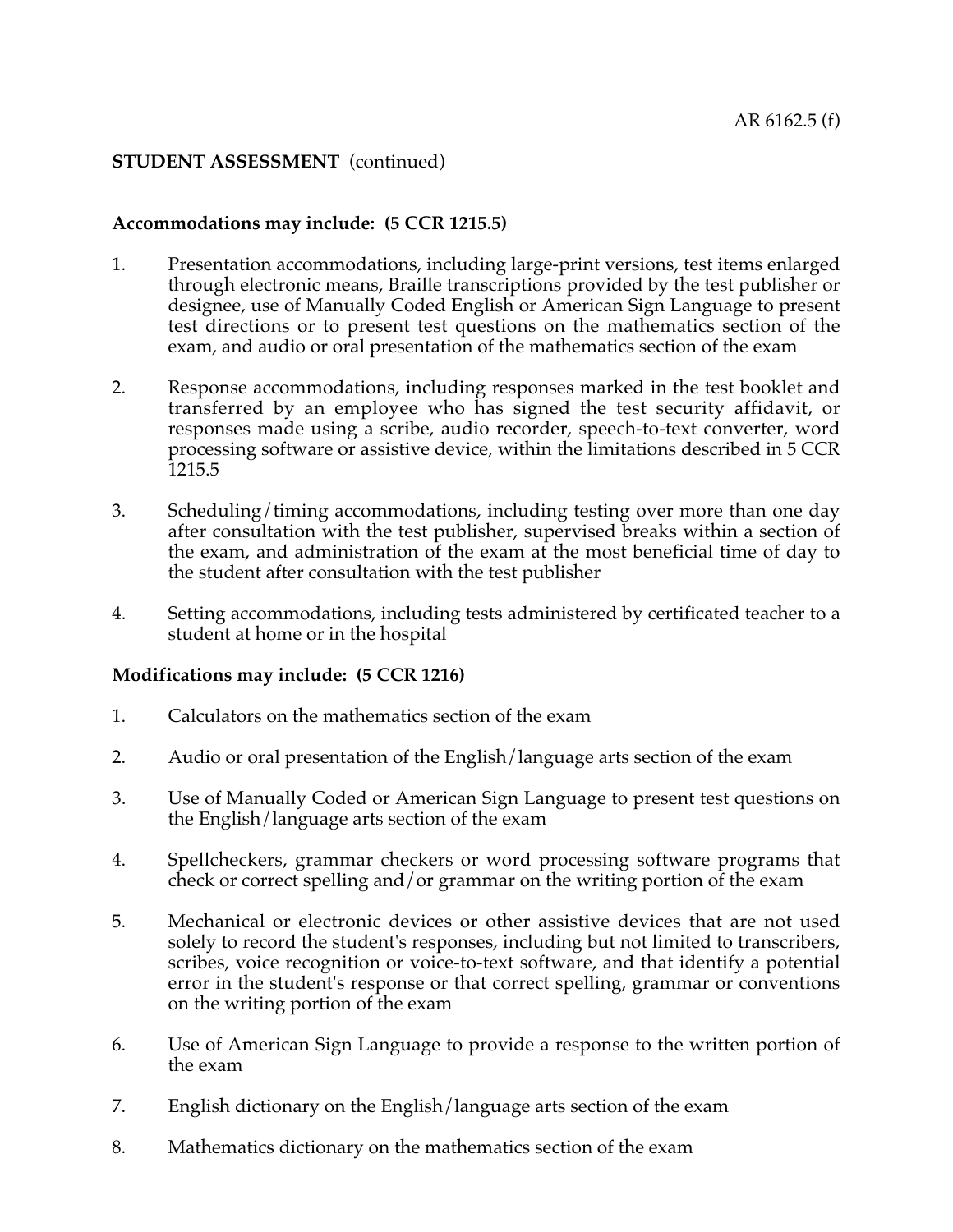The parent/guardian of a student who has taken any section of the exam with a modification and has received the equivalent of a passing score may request that his/her child receive a waiver of the requirement to successfully pass the exam. Upon receipt of such request, the principal shall submit to the Governing Board a request for a waiver. The Board may waive the requirement if the principal certifies that the student has all of the following: (Education Code 60851; 5 CCR 1216)

- 1. An IEP or Section 504 plan in place that requires the accommodations or modifications to be provided to the student when taking the exit exam
- 2. Sufficient high school level coursework either satisfactorily completed or in progress in the high school level curriculum sufficient to have attained the skills and knowledge otherwise needed to pass the exit exam
- 3. An individual score report showing that the student has received the equivalent of a passing score on the exam while using a modification that fundamentally alters what the exit exam measures as determined by the State Board of **Education**

In order to protect the student's privacy rights, the waiver shall be considered in closed session. Final Board action on the waiver shall be taken in open session and shall be a matter of public record. The student's name shall not be disclosed in open session.

(cf. 9321 - Closed Session Purposes and Agendas) (cf. 9321.1 - Closed Session Actions and Reports)

#### **Records**

The Superintendent or designee shall maintain a summary data file of all students who participate in each test administration. This summary data file shall include the following information for the English/language arts section and the mathematics section for each test administration: (5 CCR 1205)

- 1. The date on which each section of the exam was taken
- 2. The full name of each student who took each section of the exam
- 3. The grade level of each student at the time each section of the exam was taken
- 4. Whether each student has satisfied the requirement to successfully pass each section of the exam

(cf. 3580 - District Records)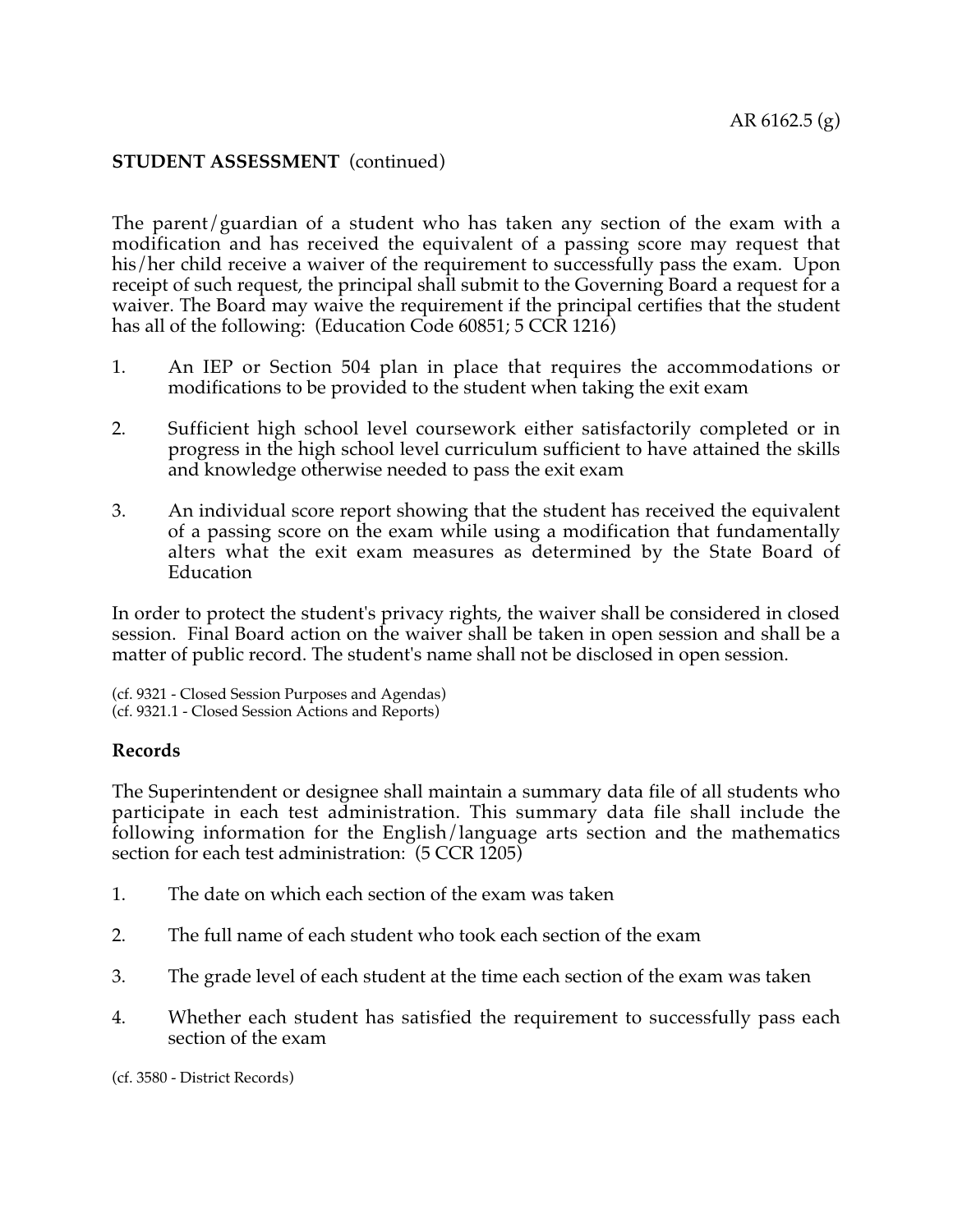The above information, as well as demographic information for students enrolled in grade 10 at the time of the grade 10 administration, shall be provided to the test publisher. (5 CCR 1207)

Within 60 days of receiving electronic data files from the test publisher, the Superintendent or designee shall enter the following information in each student's permanent record: (5 CCR 1206)

- 1. The date on which the student took each section of the exam
- 2. Whether the student has satisfied the requirement to successfully pass each section of the exam

(cf. 5125 - Student Records)

#### **Notifications**

At the beginning of each school year, the Superintendent or designee shall provide written notification of the exit exam requirement to all students in grades 9-12 and to their parents/guardians. Such notification shall also be provided to any student who transfers into the district after the beginning of the school year at the time of the student's transfer. The notification shall include, at a minimum, the date of the exam, the requirements for passing the exam, and the consequences of not passing the exam. The Superintendent or designee shall maintain documentation that the parent/guardian of each student has been sent this written notification. (Education Code 48980, 60850; 5 CCR 1208)

(cf. 5145.6 - Parental Notifications) (cf. 6146.1 - High School Graduation Requirements)

Prior to each administration of the exam, the Superintendent or designee shall notify students of the provisions of 5 CCR 1220 related to the consequences of cheating. (5 CCR 1220)

The principal or designee shall notify parents/guardians of students with disabilities about the criteria and process for applying for a waiver of the requirement to successfully pass the exit exam.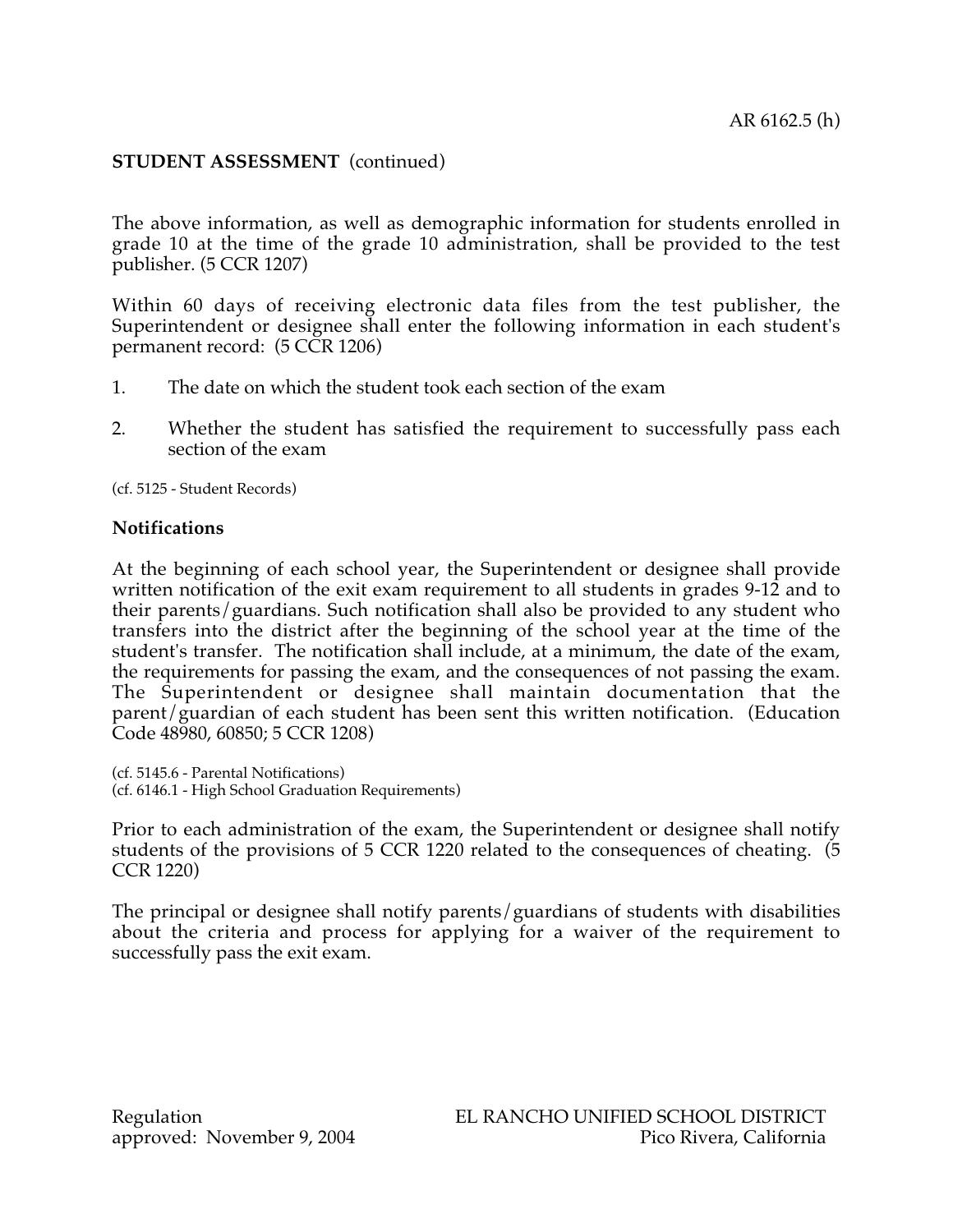# **Parent/Guardian Request for Waiver of the High School Exit Examination Requirement for a Student with Disabilities**

Please return the completed form to the principal of your child's high school.

My child, \_\_\_\_\_\_\_\_\_\_\_\_\_\_\_\_\_\_\_\_\_\_\_\_\_\_\_\_\_\_[name] is a student with disabilities attending \_ [high school]. He/she has taken the high school exit examination with modifications that alter what the test measures and has received the equivalent of a passing score on one or more parts of the exam.

I hereby request that the principal submit a request to the Governing Board for a waiver of the requirement that my child successfully pass the exit examination in order to receive a high school diploma. I understand that, in order to receive such a waiver, state law requires that my child have all of the following:

- 1. An individualized education program (IEP) adopted pursuant to the Individuals with Disabilities Education Act or a plan adopted pursuant to Section 504 of the Rehabilitation Act of 1973 that specifies the use of the modification(s) on the exit exam, standardized testing, or classroom instruction and assessments
- 2. Sufficient high school level coursework either satisfactorily completed or in progress in the district's high school level curriculum sufficient to have attained the skills and knowledge otherwise needed to pass the exit exam
- 3. An individual score report showing that my child has received the equivalent of a passing score on the exam while using a modification that fundamentally alters what the exit exam measures as determined by the State Board of Education

I hereby certify that, to the best of my knowledge, my child satisfies the conditions listed above.

Parent/Guardian:

Signature: Date:

EL RANCHO UNIFIED SCHOOL DISTRICT Pico Rivera, California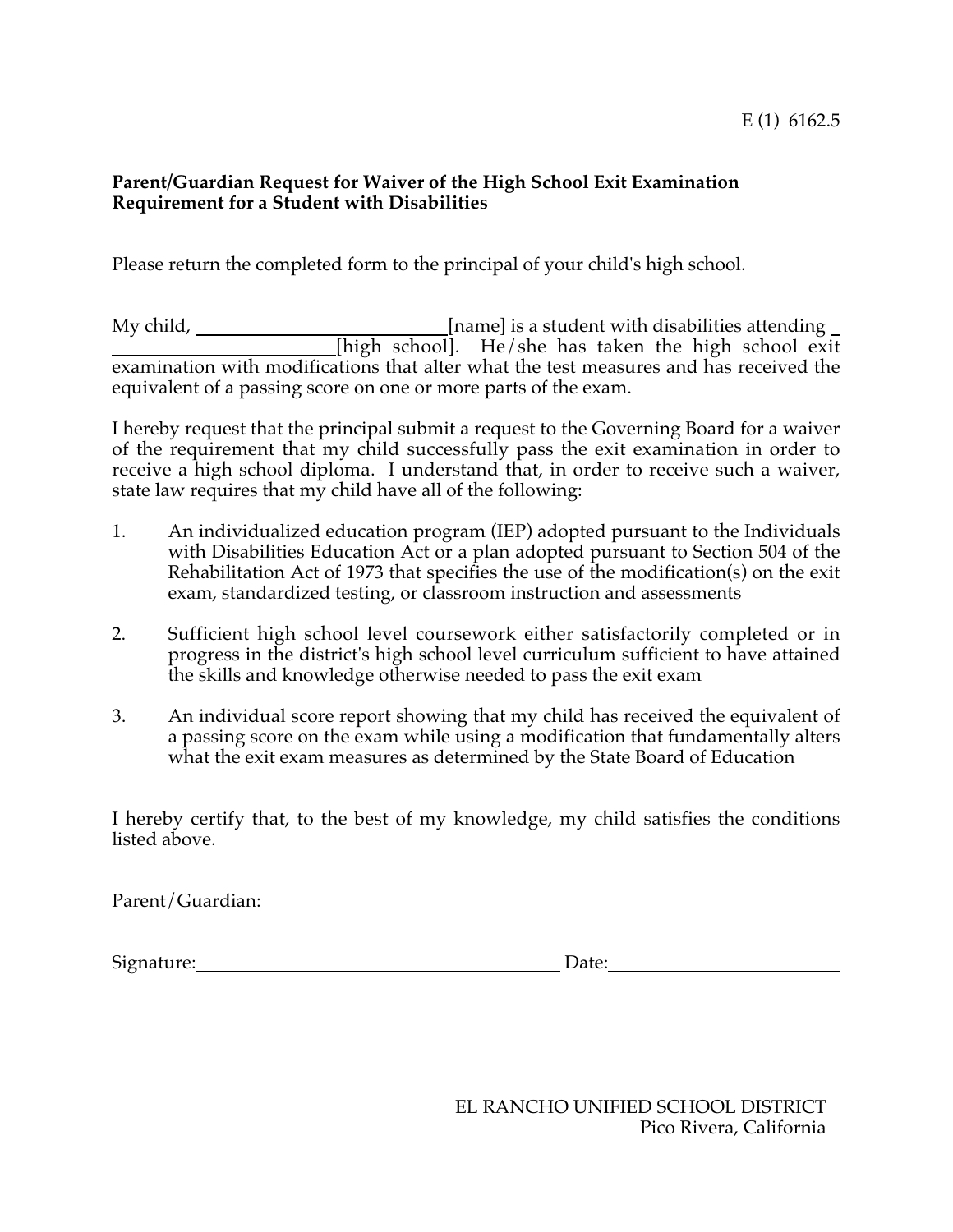# **Principal's Certification and Request for the Governing Board to Waive the High School Exit Exam Requirement for a Student with Disabilities**

Student's Name:

Student's Number (for use on open session agenda):

Pursuant to Education Code 60851, the parent/guardian of [student's name], a child with disabilities, has requested that the Governing Board waive the requirement that his/her child successfully pass the high school exit examination in order to receive a diploma from the state of High School. His/her child has taken the high school exit exam with one or more modifications that fundamentally alter what the test measures as determined by the State Board of Education, and has achieved the equivalent of a passing score on one or both parts of the exam.

I certify that the student qualifies for a waiver because he/she satisfies all of the following conditions:

- 1. Has an individualized education program (IEP) adopted pursuant to the Individuals with Disabilities Education Act or Section 504 plan that specifies the use of the modification(s) on the exit exam, standardized testing or classroom instruction and assessments. (Attach the IEP or Section 504 plan that indicates the modification needed to participate and access the high school exit exam.)
	- a. Describe the nature of the student's disability as identified on the IEP or Section 504 plan:
	- b. Describe any modification(s) used on the English/language arts section of the exam:
	- c. Describe any modification(s) used on the mathematics section of the exam:
	- d. List the rationale as to why the modification used was necessary to allow the student to access the test:
	- e. Describe the accommodations/modifications that the student regularly uses for English/language arts in the classroom and on other assessments:
	- f. Describe the accommodations/modifications that the student regularly uses for mathematics in the classroom and on other assessments: